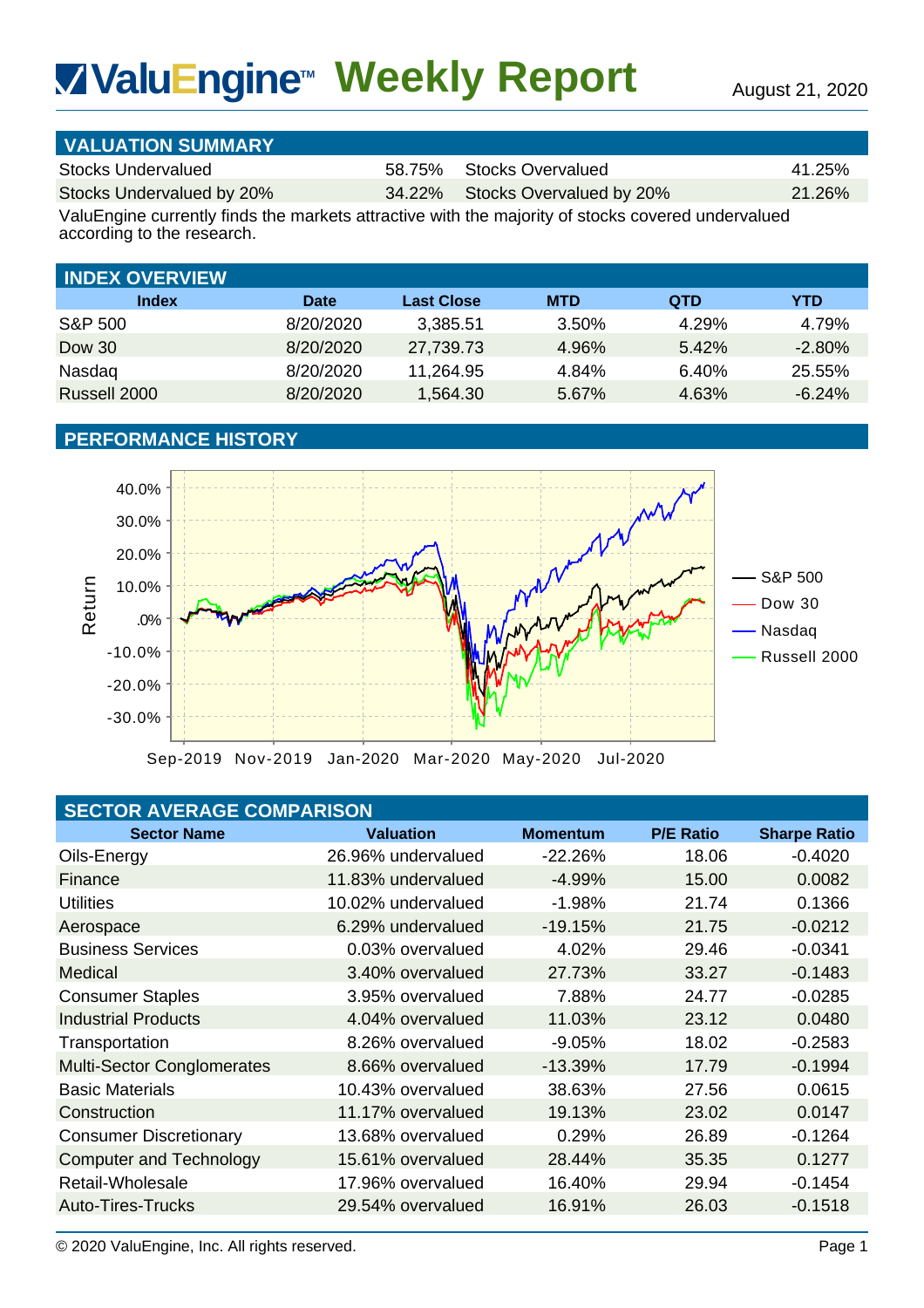# **Weekly Report** August 21, 2020 **TM**

| <b>VivaluEngine™ Weekly Report</b>                                                                                                                                                                                                                                                                   |                               |                          |                                  |                          | August 21, 2020                    |
|------------------------------------------------------------------------------------------------------------------------------------------------------------------------------------------------------------------------------------------------------------------------------------------------------|-------------------------------|--------------------------|----------------------------------|--------------------------|------------------------------------|
|                                                                                                                                                                                                                                                                                                      |                               |                          |                                  |                          |                                    |
| <b>TOP INDUSTRIES</b><br><b>Industry Name</b>                                                                                                                                                                                                                                                        |                               |                          | <b>P/E Ratio</b>                 | <b>Sharpe Ratio</b>      |                                    |
|                                                                                                                                                                                                                                                                                                      | <b>Valuation</b><br>$-14.63%$ | <b>Momentum</b><br>4.27% | 27.58                            | 0.0630                   | <b>Market Cap (bil)</b><br>8.0736  |
| Outsourcing<br><b>Biofuels</b>                                                                                                                                                                                                                                                                       | 101.74%                       | 143.32%                  | 27.35                            | 0.2516                   | 1.1310                             |
| <b>Comm Network Software</b>                                                                                                                                                                                                                                                                         | 11.35%                        | 0.89%                    | 0.00                             | $-0.4009$                | 3.0556                             |
| Shoes & Rel Apparel                                                                                                                                                                                                                                                                                  | $-10.27%$                     | $-2.71%$                 | 36.96                            | $-0.0265$                | 16.0303                            |
| <b>Retail-Home Furnishings</b>                                                                                                                                                                                                                                                                       | 27.18%                        | 59.88%                   | 26.34                            | $-0.1240$                | 1.8120                             |
| Medical-Drugs                                                                                                                                                                                                                                                                                        | $-6.47%$                      | 20.20%                   | 26.15                            | $-0.2871$                | 1.9168                             |
| Finance-Mrtg & Rel Svc                                                                                                                                                                                                                                                                               | 0.57%                         | $-8.25%$                 | 17.84                            | $-0.1129$                | 1.3490                             |
| <b>Finance-Investment Mgmt</b>                                                                                                                                                                                                                                                                       | $-3.79%$                      | 9.70%                    | 14.88                            | $-0.1787$                | 4.6524                             |
| Fertilizers                                                                                                                                                                                                                                                                                          | 37.87%                        | 13.06%                   | 23.39                            | $-0.3869$                | 8.3650                             |
| <b>Bldg Prod-Lighting Fixt</b>                                                                                                                                                                                                                                                                       | 29.94%                        | 105.33%                  | 30.43                            | $-0.2071$                | 1.1793                             |
|                                                                                                                                                                                                                                                                                                      |                               |                          |                                  |                          |                                    |
| <b>STOCK OF THE WEEK - AA</b>                                                                                                                                                                                                                                                                        |                               |                          |                                  |                          |                                    |
| Comapny Name: Alcoa Corp                                                                                                                                                                                                                                                                             |                               |                          |                                  |                          |                                    |
| <b>Sector: Industrial Products</b>                                                                                                                                                                                                                                                                   |                               |                          | Industry: Metal Prod-Distributor |                          |                                    |
| <b>ValuEngine Recommendation</b>                                                                                                                                                                                                                                                                     |                               |                          |                                  |                          |                                    |
| ValuEngine recommendation covers more than 5000<br>companies. The recommendations are based on the<br>proprietary ValuEngine one-year forecast return model<br>output for each individual equity. ValuEngine's Five-<br>Engine rating stocks have an averaged annual return of<br>11.55% since 2002. |                               |                          | <b>Strong<br/>Sell</b>           | Sell<br>Hold             | <b>Strong</b><br>Buy<br><b>Buy</b> |
| <b>Data Summary</b>                                                                                                                                                                                                                                                                                  |                               |                          |                                  |                          |                                    |
| Trade Date: Aug 20, 2020                                                                                                                                                                                                                                                                             | Last Close: \$15.19           |                          |                                  | Avg Volume: 7880592      |                                    |
| 1-Yr Forecast: 11.75%                                                                                                                                                                                                                                                                                | Valuation: 65.06%             |                          | 1-Yr Momentum: -17.04%           |                          |                                    |
| Market Cap (bil): \$2.82                                                                                                                                                                                                                                                                             | EPS Growth: -8.59%            |                          | Beta: 2.61                       |                          |                                    |
| 5-Yr Avg Return: -21.85%                                                                                                                                                                                                                                                                             | Volatility: 64.09%            |                          |                                  | Sharpe Ratio: -0.34      |                                    |
| P/S Ratio: 0.30                                                                                                                                                                                                                                                                                      | M/B Ratio: 0.53               |                          |                                  | Forward Dividend: \$0.36 |                                    |
| Dividend Yield: 2.37%                                                                                                                                                                                                                                                                                | Alpha: -0.79                  |                          |                                  | 52-Wk High: \$23.47      |                                    |
|                                                                                                                                                                                                                                                                                                      |                               |                          |                                  |                          |                                    |
| <b>Forecast Analysis</b><br>The predictive variables used in Valuengine's forecast                                                                                                                                                                                                                   |                               |                          |                                  | <b>Target Price</b>      | Exp. Return                        |
| model include both proprietary and well-established                                                                                                                                                                                                                                                  |                               |                          | 1-Month                          | \$15.34                  | 0.98%                              |
| variables derived from credible financial studies and                                                                                                                                                                                                                                                |                               |                          | 3-Month                          | \$15.70                  | 3.37%                              |
| publications. We use a distinct forecasting model for each                                                                                                                                                                                                                                           |                               |                          | 6-Month                          | \$16.12                  | 6.10%                              |
| time horizon and apply the most advanced<br>statistical/econometric techniques to ensure that our stock                                                                                                                                                                                              |                               |                          | 1-Year                           | \$16.97                  | 11.75%                             |
| return forecasts are as reliable as possible.                                                                                                                                                                                                                                                        |                               |                          | 2-Year                           | \$17.09                  | 12.49%                             |
| Click for more information on ValuEngine's models.                                                                                                                                                                                                                                                   |                               |                          | 3-Year                           | \$15.62                  | 2.84%                              |
|                                                                                                                                                                                                                                                                                                      |                               |                          |                                  |                          |                                    |
| © 2020 ValuEngine, Inc. All rights reserved.                                                                                                                                                                                                                                                         |                               |                          |                                  |                          | Page 2                             |

## **STOCK OF THE WEEK - AA**

# **ValuEngine Recommendation**



## **Data Summary**

| Trade Date: Aug 20, 2020 | Last Close: \$15.19 | Avg Volume: 7880592      |
|--------------------------|---------------------|--------------------------|
| 1-Yr Forecast: 11.75%    | Valuation: 65.06%   | 1-Yr Momentum: -17.04%   |
| Market Cap (bil): \$2.82 | EPS Growth: -8.59%  | Beta: 2.61               |
| 5-Yr Avg Return: -21.85% | Volatility: 64.09%  | Sharpe Ratio: -0.34      |
| P/S Ratio: 0.30          | M/B Ratio: 0.53     | Forward Dividend: \$0.36 |
| Dividend Yield: 2.37%    | Alpha: -0.79        | 52-Wk High: \$23.47      |

### **Forecast Analysis**

|         | <b>Target Price</b> | Exp. Return |
|---------|---------------------|-------------|
| 1-Month | \$15.34             | 0.98%       |
| 3-Month | \$15.70             | 3.37%       |
| 6-Month | \$16.12             | 6.10%       |
| 1-Year  | \$16.97             | 11.75%      |
| 2-Year  | \$17.09             | 12.49%      |
| 3-Year  | \$15.62             | 2.84%       |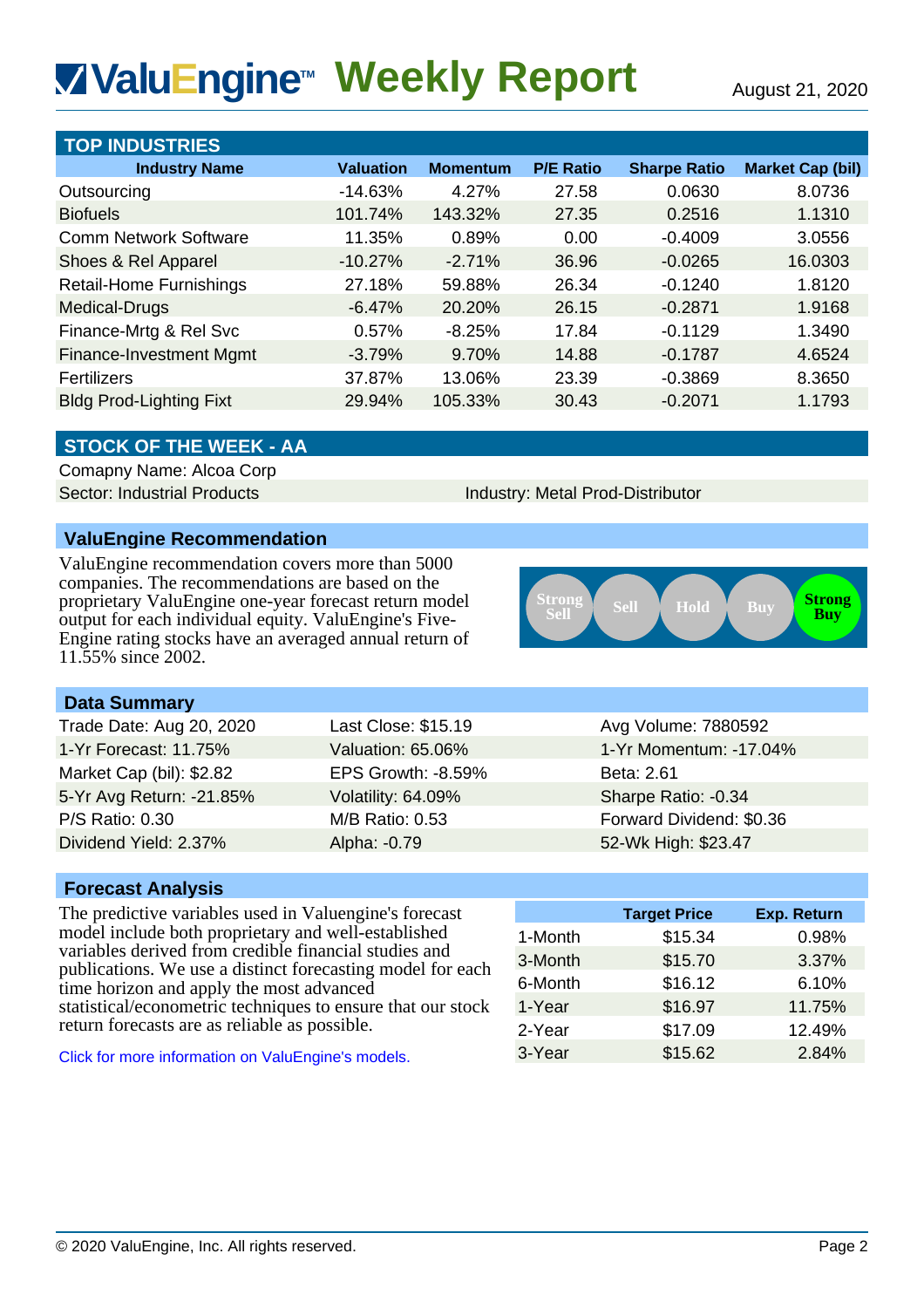# ValuEngine<sup>™</sup> Weekly Report **August 21, 2020**

# **STOCK OF THE WEEK - AA**

### **Price And Recommendation History**



# **ValuEngine Evaluation & Rankings**

|                     | Value     | <b>Ranking</b> |
|---------------------|-----------|----------------|
| 1-Yr Forecast       | 11.75%    | 97             |
| Valuation           | 65.06%    | 8              |
| 1-Yr Momentum       | $-17.04%$ | 32             |
| P/E Ratio           |           | 24             |
| Market Cap(bil)     | 2.8241    | 73             |
| <b>EPS Growth</b>   | $-8.59%$  | 24             |
| 5-Yr Avg Return     | $-21.85%$ | 23             |
| Volatility          | 64.09%    | 29             |
| <b>Sharpe Ratio</b> | $-0.3410$ | 27             |
| P/S Ratio           | 0.30      | 88             |
| M/B Ratio           | 0.53      | 90             |
| <b>Surprise</b>     | 5.19%     | 49             |

Just as important as the percentages shown for our predictive variables for each stock is the way they are ranked against @7000 stocks in our database. This is sometimes confusing to newcomers to ValuEngine. Each of these quantitative measurements is ranked on a scale of 1 to 100. Generally the higher the ranking, the more positive the influence each measurement has on the overall attractiveness of the stock. In other words a high rank is always better. For example:

- \* Forecast rank 97: 3% of stocks have higher forecast returns.
- \* Valuation rank 8: 92% of stocks are more undervalued.
- \* Momentum rank 32: 68% of stocks have higher momentum.
- \* P/E rank 24: 76% of stocks have lower P/E ratios.
- \* Size rank 73: 27% of stocks have higher market capitalization.
- \* Volatility rank 29: 71% of stocks have less volatility.

## **Business Summary**

Alcoa is a global industry leader in bauxite, alumina and aluminum products.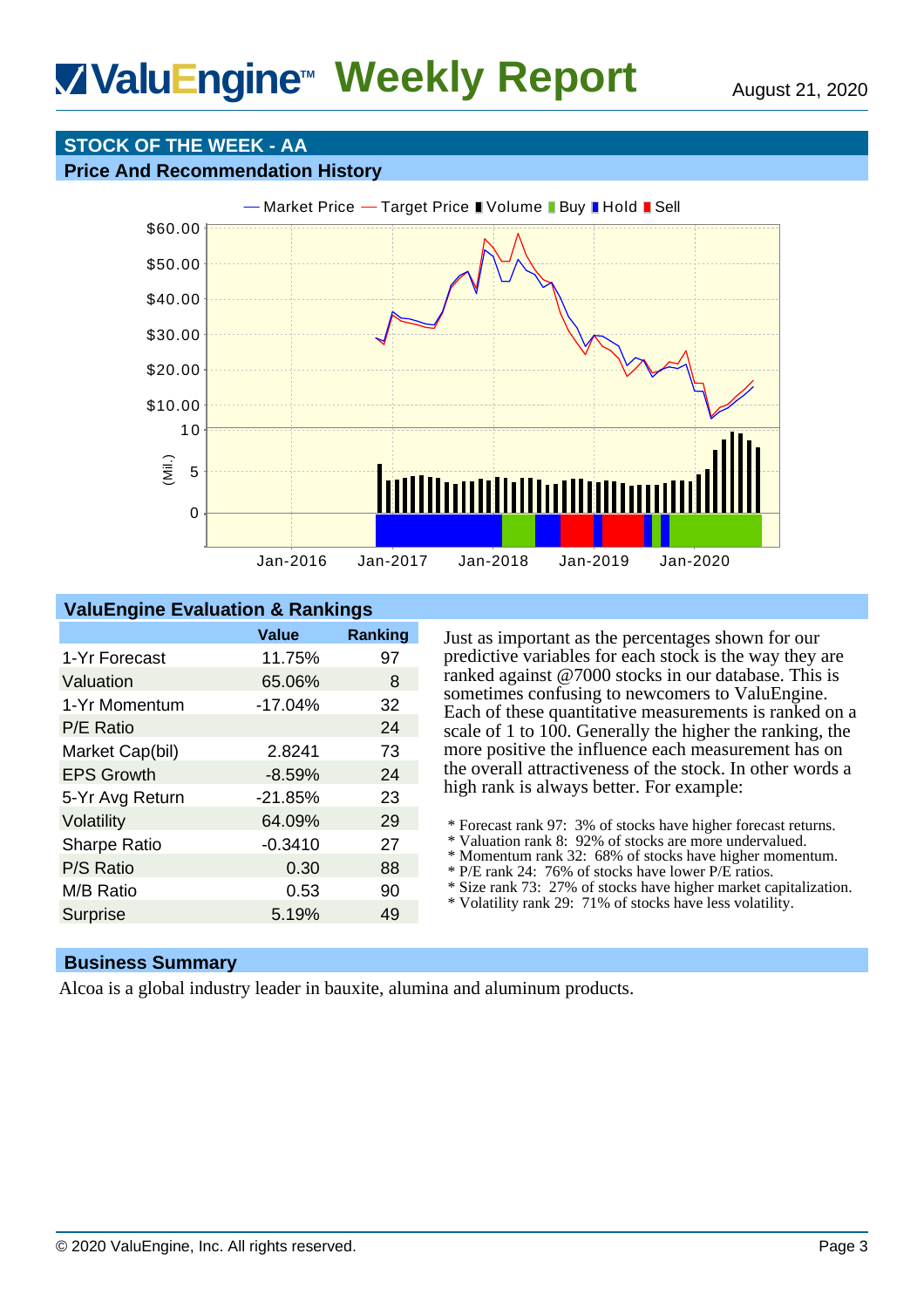# **VALUENGINE SERVICE DESCRIPTIONS**

## **Investing Should Not Be Emotional Investing Should Be Based Upon Information & Knowledge Improve your investment returns with ValuEngine**

ValuEngine provides research on over 5,000 stocks with stock valuations, Buy/Hold/Sell recommendations, and forecasted target prices, so that you the individual investor can make informed decisions, not emotional ones! **VE employs a complex Quantitative model that evaluates all available data, all the time.**

### **ValuEngine Stock Analysis Service**

- Research on over 4,000 US and 1,000 Canadian stocks
- Updated DAILY (when stock markets open)
- Fair market valuations, forecasted target prices, Buy/Hold/Sell Recommendations
- Industry and Sector Group analysis
- Screener to find top forecasted, or most undervalued stocks (and much more)
- Portfolio functions to maximize performance
- Portfolio wizard to build list of stocks to fit specific investment goals
- Daily Market Bulletin and Weekly newsletters
- Individual stock financials
- For more information about ValuEngines research [CLICK HERE](http://www.valuengine.com/pub/main?p=32)

#### Two-week Free Trial available! [CLICK HERE](http://www.valuengine.com/pub/VeSubscribeInfo?t=A)

#### **ValuEngine Professional Subscription**

- Everything in above Stock Analysis Service, PLUS
- Data file download of ValuEngine research outputs: Valuations, Forecasts, Ratings
- Import portfolio functions
- View unlimited ValuEngine stock reports on over 5,000 companies
- Unlimited access to 16 Sector and over 140 Industry reports
- Track portfolios of unlimited size
- ValuEngine View Portfolio Strategy: Flagship portfolio of 16 stocks
- ValuEngine REIT Strategy: Portfolio of 15 Real estate investment trust stocks
- ValuEngine Diversified Strategy: Portfolio of ETF's for a general market strategy

Two-week Free Trial available! [CLICK HERE](http://www.valuengine.com/pub/VeSubscribeInfo?t=Z)

#### **ValuEngine Daily and Weekly Financial Newsletters**

- Published most trading days
- Analysis of various ValuEngine stock picks, newsletters, economic commentary, and market insights
- Additional critical data on market and sector valuations
- Frequently includes links to free ValuEngine stock reports, newsletter samples
- Notification of ValuEngine investor events in your area
- Demonstrates the use of the tools and features at www.valuengine.com
- Provides analysis for key indices, sectors, and industries
- Analysis of individual stocks that are key in current news cycles
- Provides the latest results for a variety of VE portfolios and newsletters

For FREE access to ValuEngine blogs and articles! [CLICK HERE](http://blog.valuengine.com/index.php/blog/)

#### **Data Feeds/Consultancy**

- Real time data feeds of ValuEngine model outputs
- Quantitative consulting such as model creation, testing, backtesting
- Other customized services

#### **Please call (321) 325-0519 or contact support@valuengine.com**